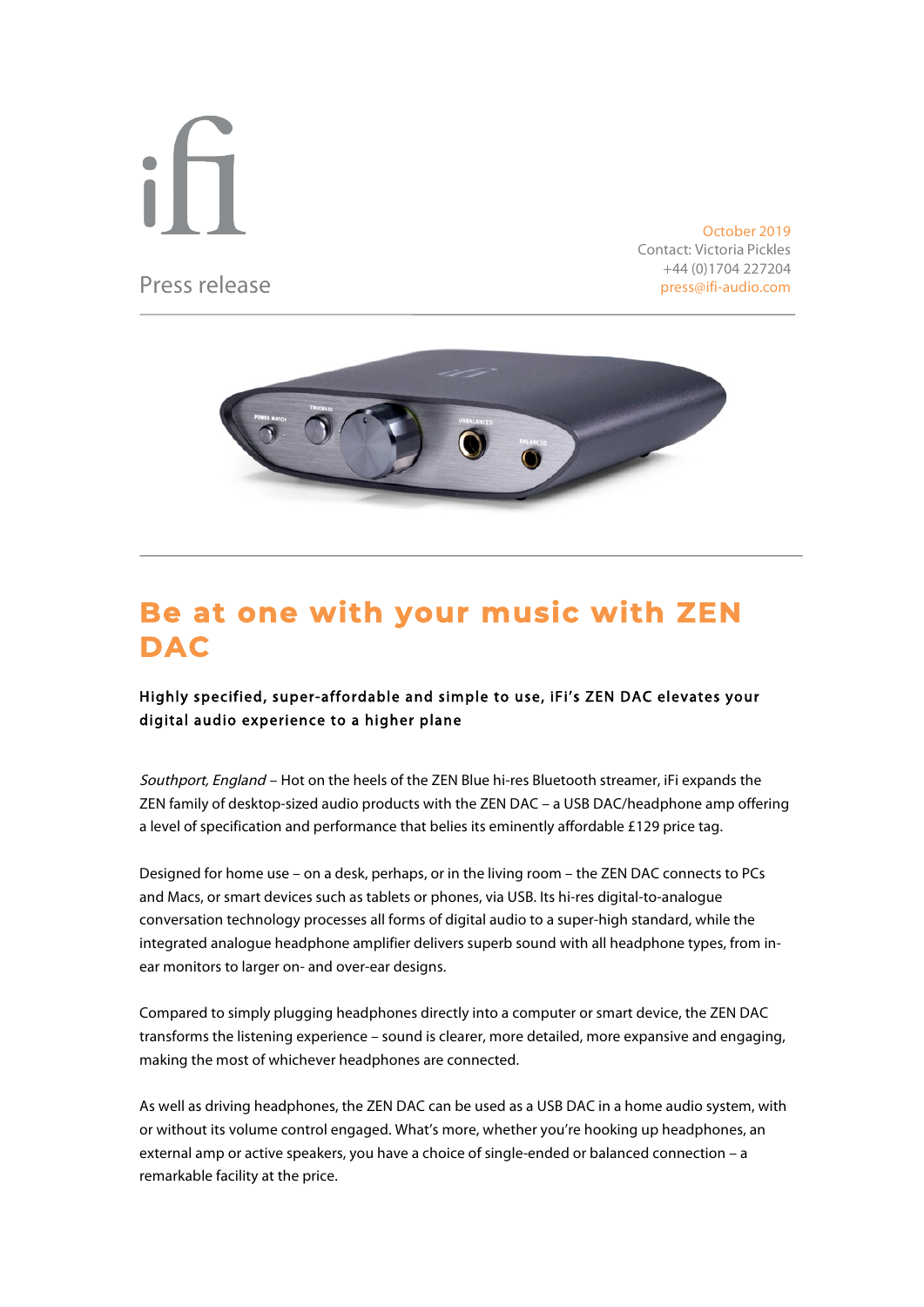## **Digital stage**

The DAC section is based around a Burr-Brown DAC chip that iFi uses extensively, selected for its fluid, highly 'musical' sound quality and 'True Native' architecture. This, together with the XMOS chip used for input processing, enables iFi to deliver excellent sound quality across all manner of digital audio formats including hi-res PCM, 'bit-perfect' DSD and MQA – the hi-res streaming codec, as used by Tidal's 'Masters' tier. Given the diminutive asking price, the ZEN DAC's digital audio credentials are highly impressive.

PCM and DXD audio data is supported up to 24-bit/384kHz, alongside DSD sampling rates from 2.8MHz to 12.4MHz (DSD256). Thanks to the Burr-Brown chip's True Native design, PCM and DSD take separate pathways – this enables DSD to remain 'bit-perfect' in its native form, right through to analogue conversion. Many DACs that claim DSD compatibility accept DSD data but then convert it to PCM; for DSD purists, the ZEN DAC is a fantastic affordable solution.

Another circuit feature that separates this and other DACs made by iFi from competing designs is iFi's in-house programming of the XMOS chip. While other manufacturers simply use the firmware that comes with the chip off-the-shelf, which is not typically optimised for audiophile-grade sound, iFi programs its own bespoke firmware to boost audio processing power.

iFi's continuous software development allows features to be added or optimised via firmware updates, enabling the ZEN DAC to be tailored to the user's playback priorities and ensuring it stays cutting-edge over time. Users can even download and install different versions of iFi firmware to experiment with different digital filters should they so desire.

Extensive clock-locking is used throughout the digital stage to eradicate jitter, maintaining the integrity of the digital signal until conversion.



### **Analogue stage**

The ZEN DAC's analogue stage is a balanced design – highly unusual in a DAC/headphone amp anywhere near this price point. It incorporates a range of high-quality circuit components, carefully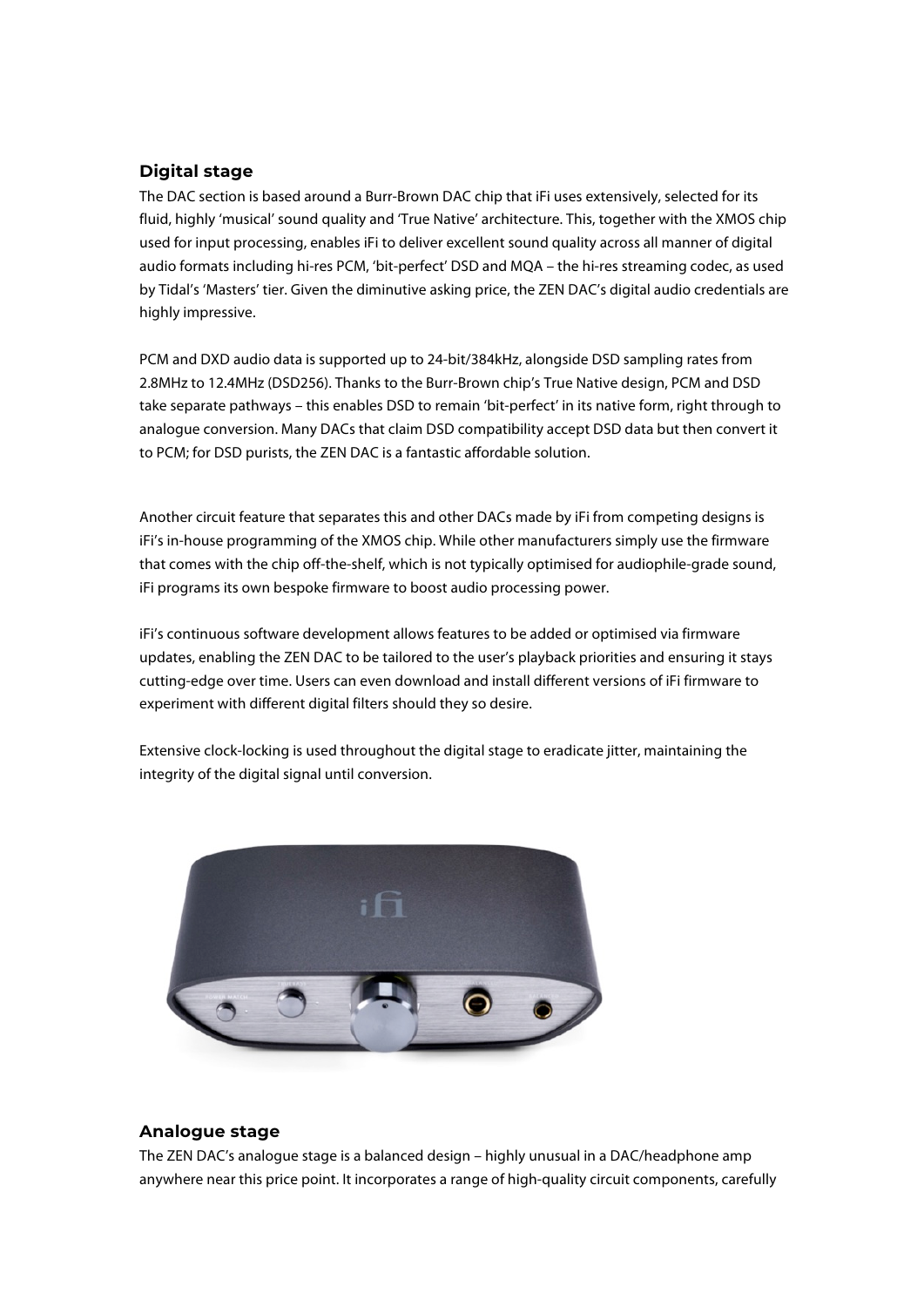selected for their performance in an audio context, including C0G capacitors from TDK and a highquality analogue volume pot.

The headphone amp stage has switchable gain, which iFi terms PowerMatch. This matches the level of drive to the load presented by the headphones, by adjusting input sensitivity and thereby signal strength. With high-sensitivity headphone types such as in-ear monitors, leave PowerMatch at its lower setting for ultra-low-noise performance. But if your headphones require more drive – most on/over-ear types, for example – press the PowerMatch button on the front panel to increase gain.

TrueBass is another user-selectable feature. An evolution of iFi's established XBass circuit, TrueBass is a sophisticated form of 'bass boost' that subtly enhances low frequencies without muddying the midrange – particularly useful with earphones and open-back headphones that may lack deep bass. It operates entirely in the analogue domain rather than messing with the digital signal via DSP and may be switched in or out via another button on the front panel.

### **Well connected**

The ZEN DAC sports Pentaconn 4.4mm balanced outputs, both front and back – this is a relatively new interface type, designed to enable balanced signal transfer between compact products that cannot accommodate traditional XLR connections. The front-mounted 4.4mm output sits alongside a standard, single-ended 6.3mm headphone socket – thus, the benefits of balanced headphone designs are fully utilised, whilst also accommodating every type of headphone, both balanced and single-ended.



The 4.4mm output to the rear enables connection to amps and active speakers equipped with a balanced input – either a Pentaconn 4.4mm input, or XLR inputs via a 4.4mm-to-XLR cable. Singleended RCA outputs are also provided.

These line-level outputs – both balanced and single-ended – can be switched between 'variable' and 'fixed', enhancing the ZEN DAC's versatility. The variable setting applies volume control to the audio signal, enabling the ZEN DAC to perform as a preamp feeding a power amp or active speakers. The fixed option bypasses the volume control, fixing the output at 4.2V (balanced) or 2.1V (single-ended) for connection to an external preamp or integrated amp.

The ZEN DAC's asynchronous USB Type B input supports the 'SuperSpeed' USB 3.0 standard and is also compatible with USB 2.0.